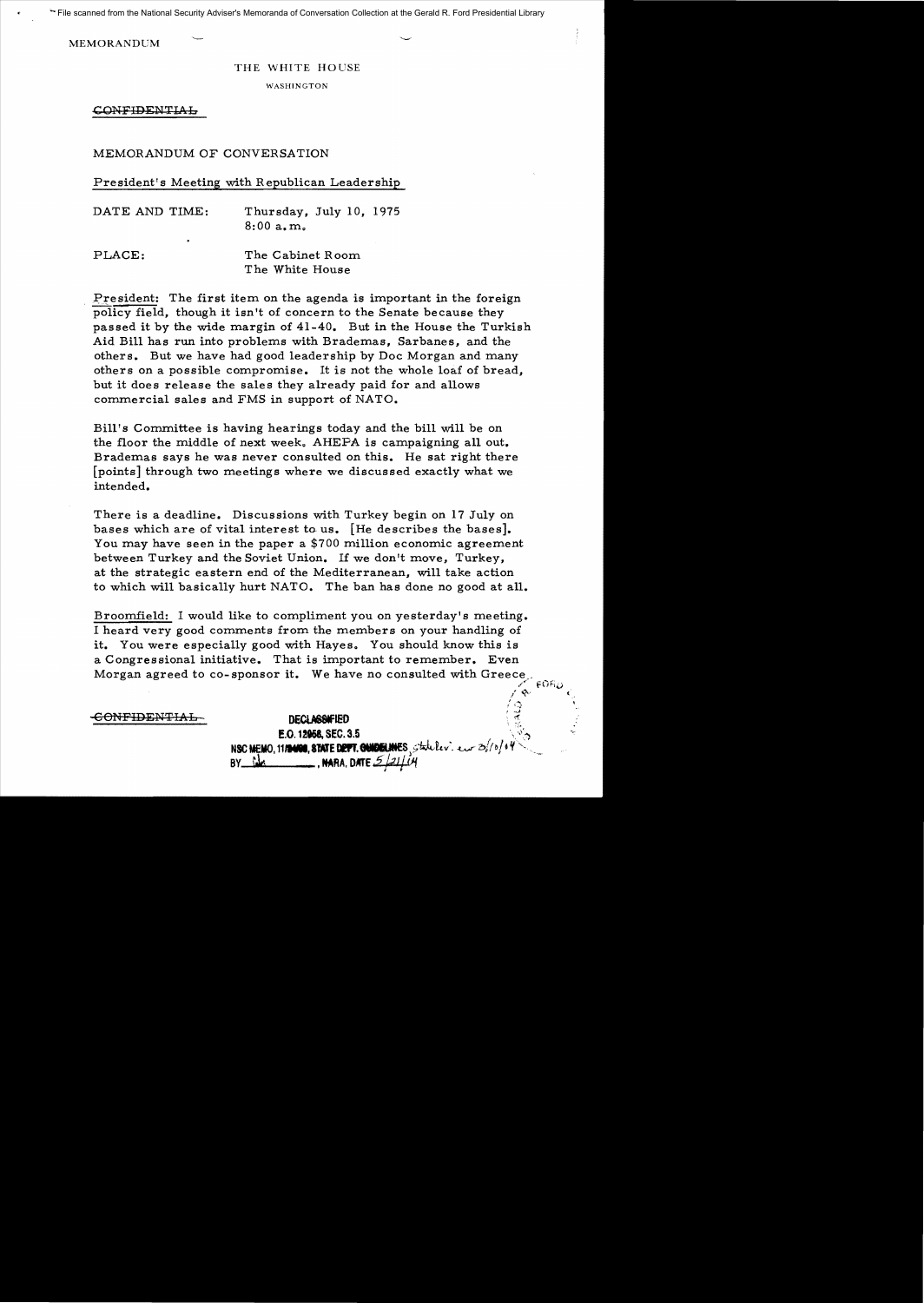# GONFIDENTIAL 2

and Turkey on this because we are trying to work something out which is of course acceptable but which also is in the best interests of the United States.

Virtually all Republicans in the Committee will support it and we will get it out.

President: I was asked if the Senate would support the compromise. I said I hadn't checked but I thought so.

Case: One can never account for personal quirks but I think so.

Rhodes: I agree with Broomfield. It will come out of the Committee. And I think the bill in this form will pass the House.

Cederberg: One of our problems is that there are lots of people who just always vote against any foreign aid.

Michel: But this is sales, not really aid.

Devine: One thing which worries a number of people is that Turkey has violated the poppy agreement. What about that?

President: That is not accurate. They tried a system for a couple of years which had us reimbursing farmers for not growing poppies. Turkey had domestic problems with that and has now permitted growing, but under government control and with the government controlling the harvesting and processing. Is that right?

Macomber: Yes. At the time the poppies mature to the point the gum runs, the government keeps the farmers out of the fields. The gum then hardens, the government harvests it by machinery and ships it to Europe for mechanized processing.

Anderson: Can we be assured, Mr. President, that Turkey will make concessions if we pass this?

Sisco: As the President has said, Demirel knows full well that the President has gone all out and expects some movement- -that there is a commitment to movement if we do something.



-GONF<del>IDENTIAL</del>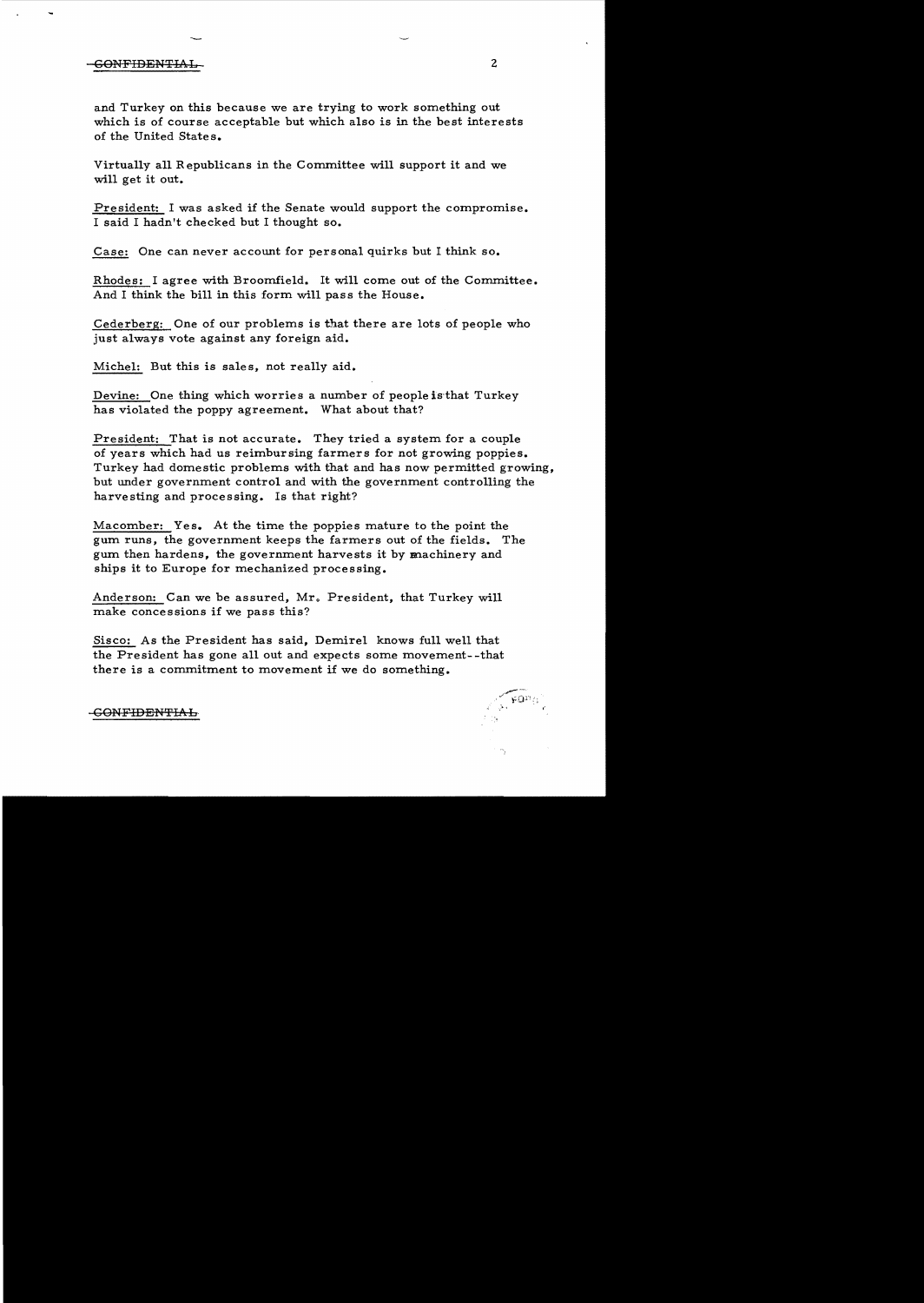## GONFIDENTIAL 3

Tower: I think you should make clear that the United States isn't supporting Turkey from altruistic motives. This is pure and simple in the American national interest. And I think we should tell our Jewish friends that it is in Israelis strong interest to keep Turkey on our side.

President: We have talked to Dinitz and the Jewish leaders. I think they understand the situation now. Rosenthal and some others were way out in front last fall but have now seemed to see the light.

Vice President: I wonder. I am not sure that they don't see this issue as once which diverts your attention and Secretary Kissinger's and prevents you both from concentrating on the Middle East issues. So I wonder if they are not stimulating this for these reasons.

President: I must admit I have not seen any objective results from their supposed change of line.

Case: I don't believe they are that Machiavellian. No one in the Jewish community has ever suggested to me that I should not go all out on this issue. I don't think the Vice President is right. Hugh has a sensitive antenna here and I think it would support that.

Vice President: I hope you are correct.

Scott: I think so. The Greeks have sent a very attractive lady member of Parliament over here to work us over. Eagleton has her in tow. [Laughter]

Cederberg: I don't think we should be so sanguine about the chances for this bill. The Greeks are really going all out and it is going to be tough.

President: The point is we have to get it through for our own national interest. We have to keep Turkey a strong NATO ally and we have to maintain our irreplaceable bases there. We are on a time schedule. Talks begin on the 17th and we need House action next week if we are to stop the situation from unravelling.

..cONF-IDENTIAL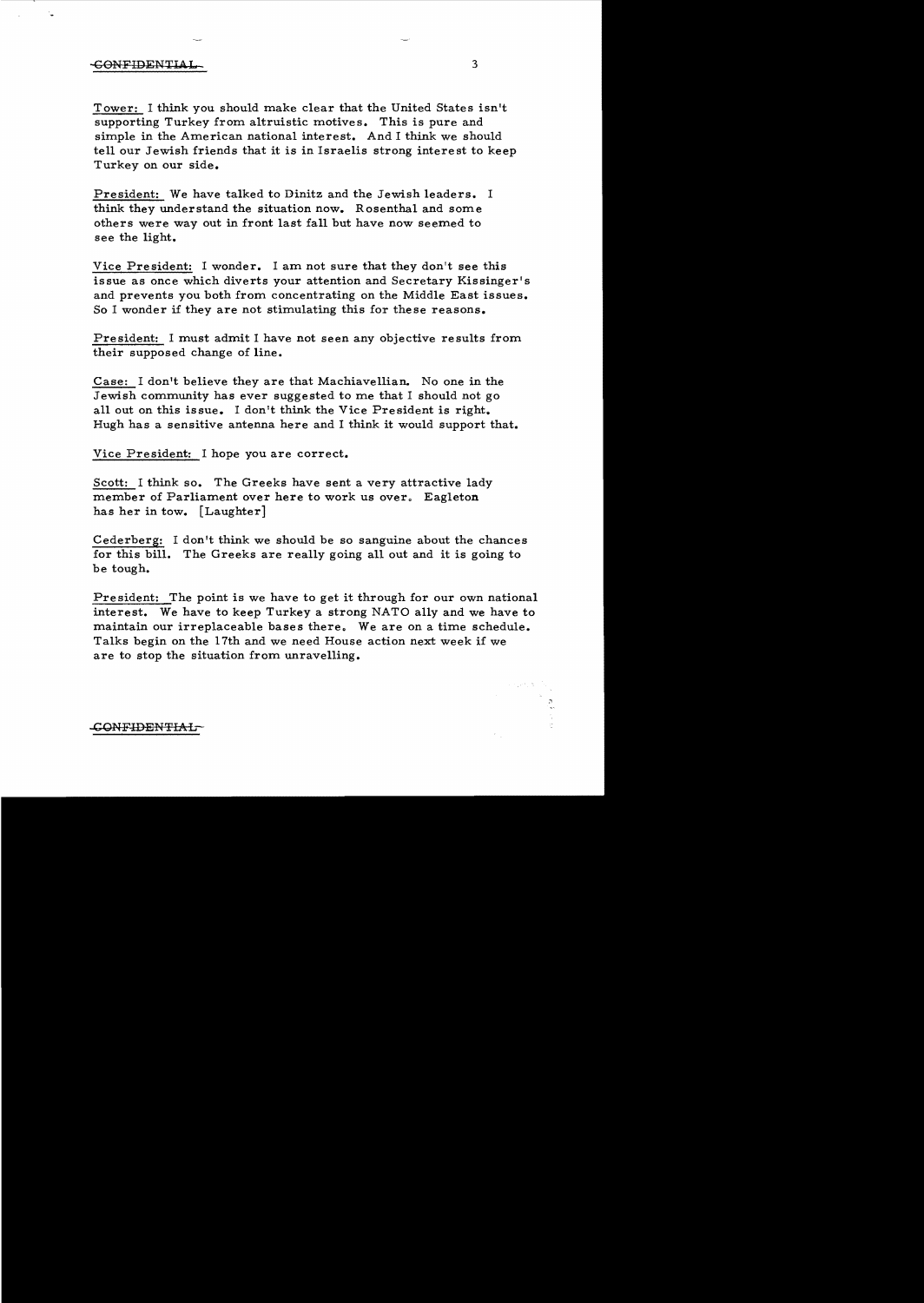Report Leaduration Unity. P 1ª Sten on agenda is impatint in FR foll exact of comments Sinite compared to by cards unaryon of 4p.40, But in a Home c Tank and bill has use with for or Bral. Scent, ele Bert un have hat good behartig le Mugar in a compramine. It could in which log of head, out it has celeare subspaid for, alhus emil sous Foisin sympat future carraparen alloat Bead, say to use consulted on this. He set uptil the these I writing where he hasself face the what we intended. There is a dealline, Deversion bigin on () and July on bases which are funto interest to us (descended Jun may have seen in pager a soo wit econagement betT+5U. If we don't mon, T, at a stratysie eviter end of Zurd, will tobe certies to which will bally but NATO The han tid wedow Me gave at all. Buomfield him to implement you or yesterday with. I heard very a poil environts par a mendres pottede en que travalling of it. You were top. good or (Hanger You yball home this is a large instruction. That imp. To Municipal Even Margar **DECLASSNFIED** E.O. 12958, SEC. 3.5 NSC MEMO, 11/2008, 8TATE DEFT. SUNDELINES State dev. en 3/10/04  $BYL$ <sub>4</sub>  $\longrightarrow$  NARA, DATE  $\mathcal{L}$ 21  $\downarrow$  by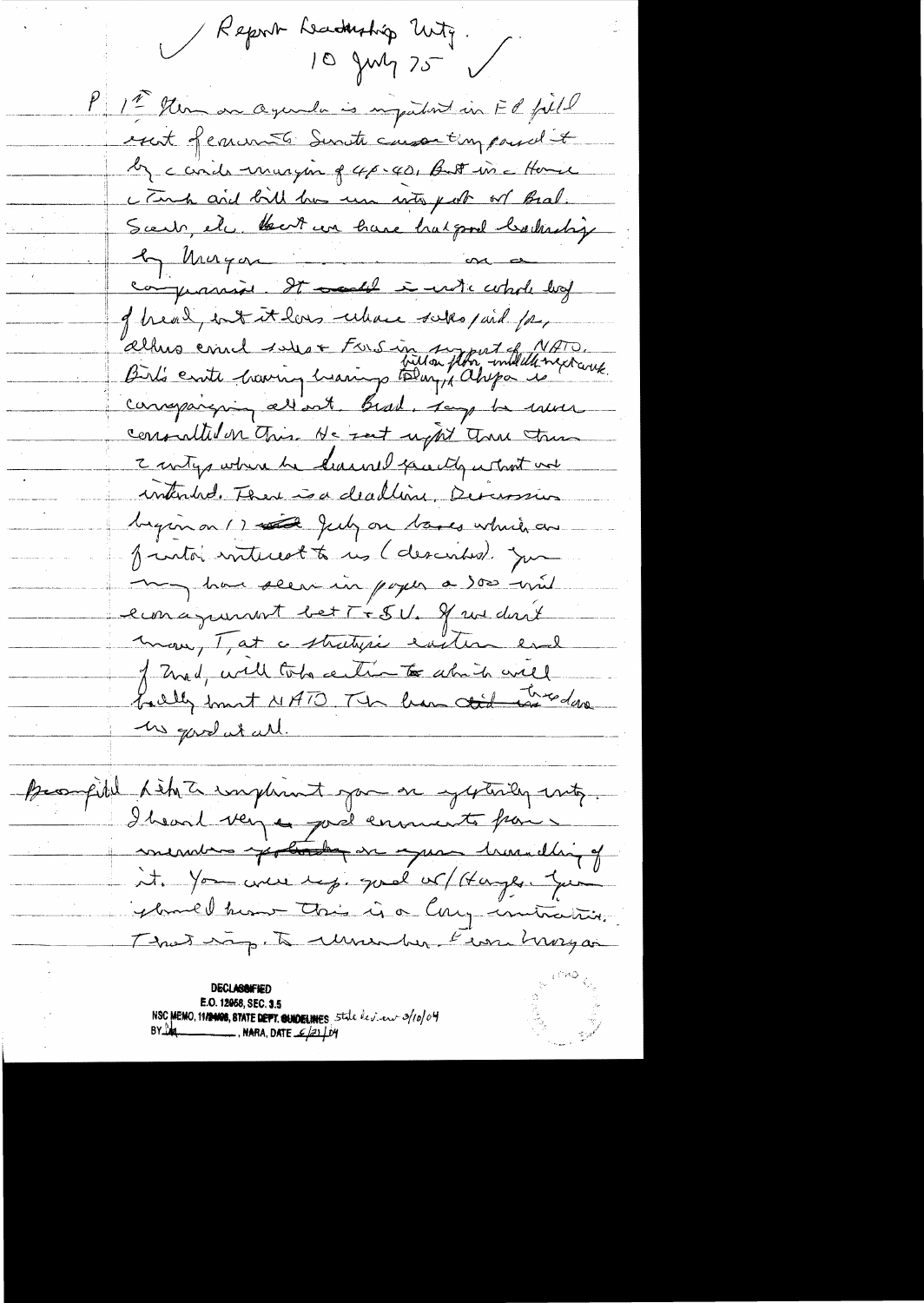aguedt cr-sparre-CUs have not consulted W/G+Ton this because an ligging to work sulting out which is paramecic ptilles but which also in best naturely US. B Virtually all shepulo in Canta will suggest the we will get itsut. P & cur asked if Servette could support compromise Said 2 audint Chachel, lat 2  $C_{\text{M}}$  to Case Our commencement for phases prints but Ithink to Rhodes Dagree as/ Buromfield. De mil come out of pass a trouver Cesarban Our fan probat that their are loby prople who post always with against any for, and. Estimated But this is sales, with wally and Devine Outling certicle works att of juple is that T has instited - forgg agreement. What element and? P That intaccurate Thy this a system faa wyl gazeurs which had es university flemens pa cost per papies. Thad branchi pur cu/ Gut I has trout permotted proming, but trule good entrol + os/c good ecertaling harvesting + processing.<br>It that aight? to that aight? Macarabe Yes, Otto Cris - poppes motive & c parte gum ums, the past help a famous ont of a fields. The jem then hardens, a goot hausts by machinez + ships it to Eur for Mechanizel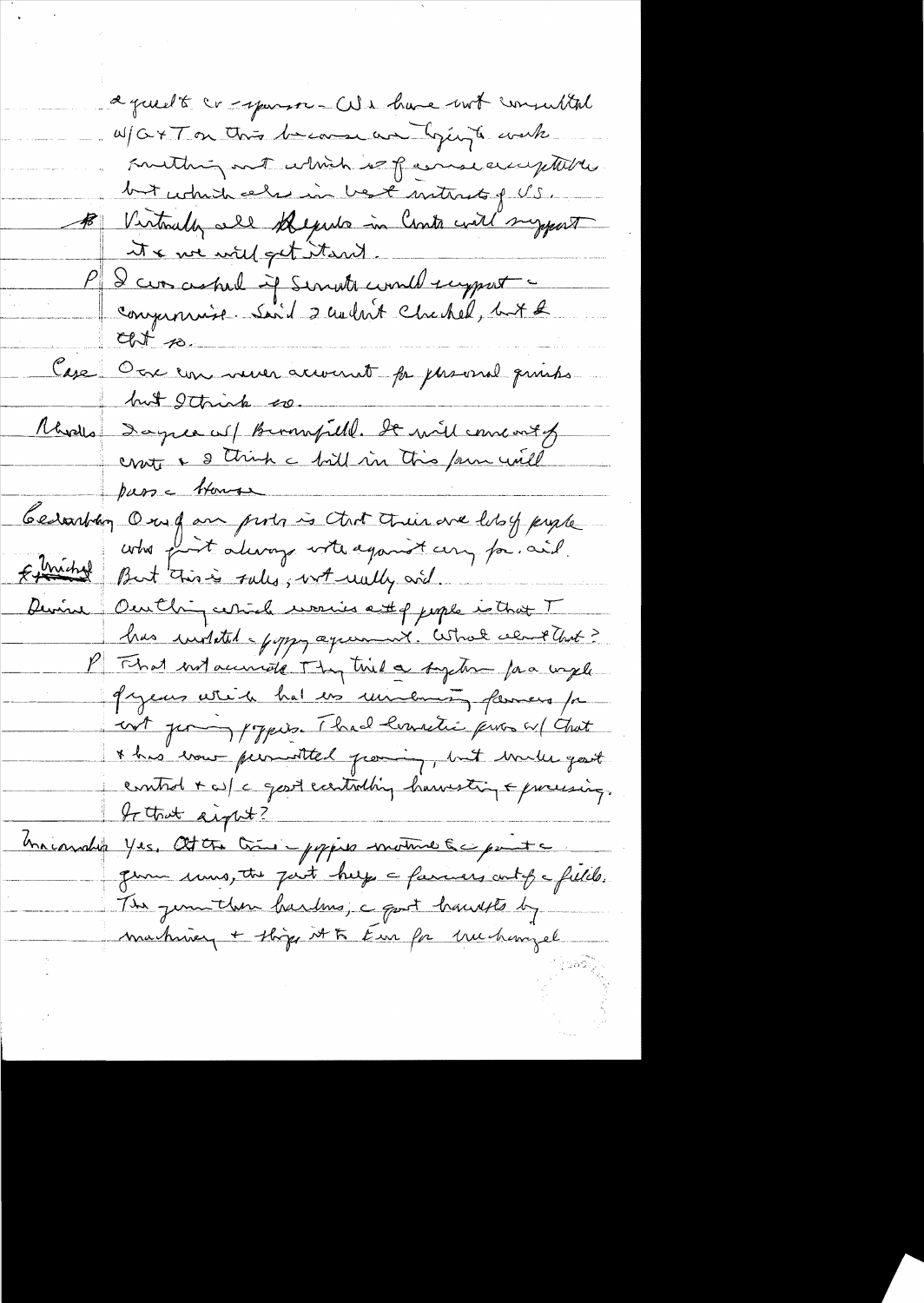fromsning. anderson Comment de assured Twell make enversions Sious as - Pres has said Demirel knows full will the P is has pared all with + he expects four Monderwert-That there is a contract to movement 4 avr de southing. I think you should make clean that a US rout <u>Tonver</u> supporting T pour attractic instino. This is perse a serigile in c US until entreast, and staint un should all an Juvish finish that it in I strong interest to beg Ton am side We how Talked & Densty + Jersh Seakes. Sthrick They understand - situation - min So Koswithing a some others were way out in pront last fall lant have come something "selsued & see lagter. UP Iwoulder Iam not sure that they don't see this come as an which or deverts your attention and his and prevents you both from enventuting au 64 the MF essues. So I would if they are not strundating this for these wasers Pa I most about I have not seen any objective reartes pour this supposed changed time. Case I dont beloin they are that brachandlion, ho an los of a Jewish county lone look surgested to ne that dehald not go all ant on this want of dont think a UP is in just thing the setting<br>UP I hope you are recent the thought that. Scott 9 this is The Gubs have easier very attrativa lab assemble of Partia and have to